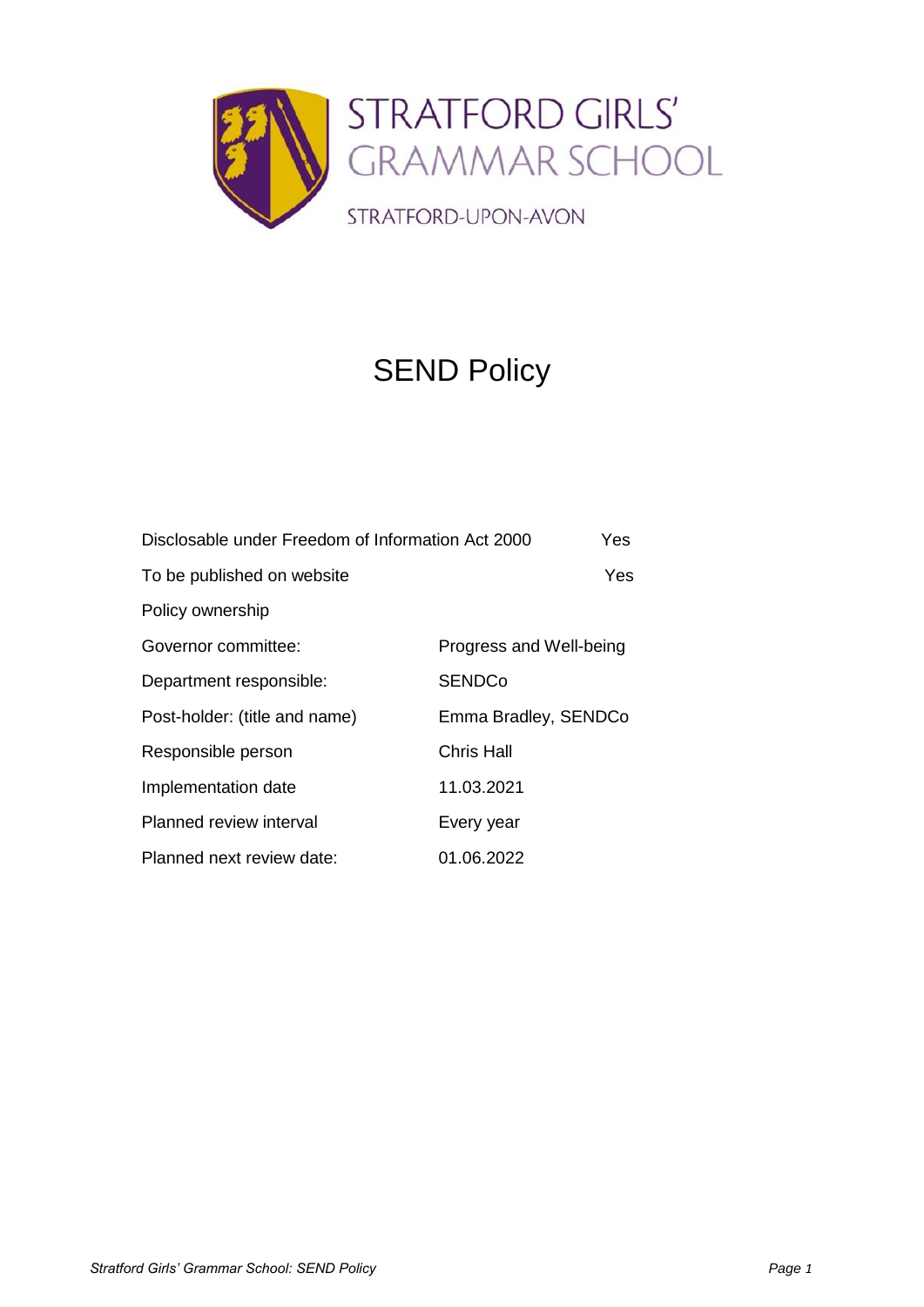# **Contents**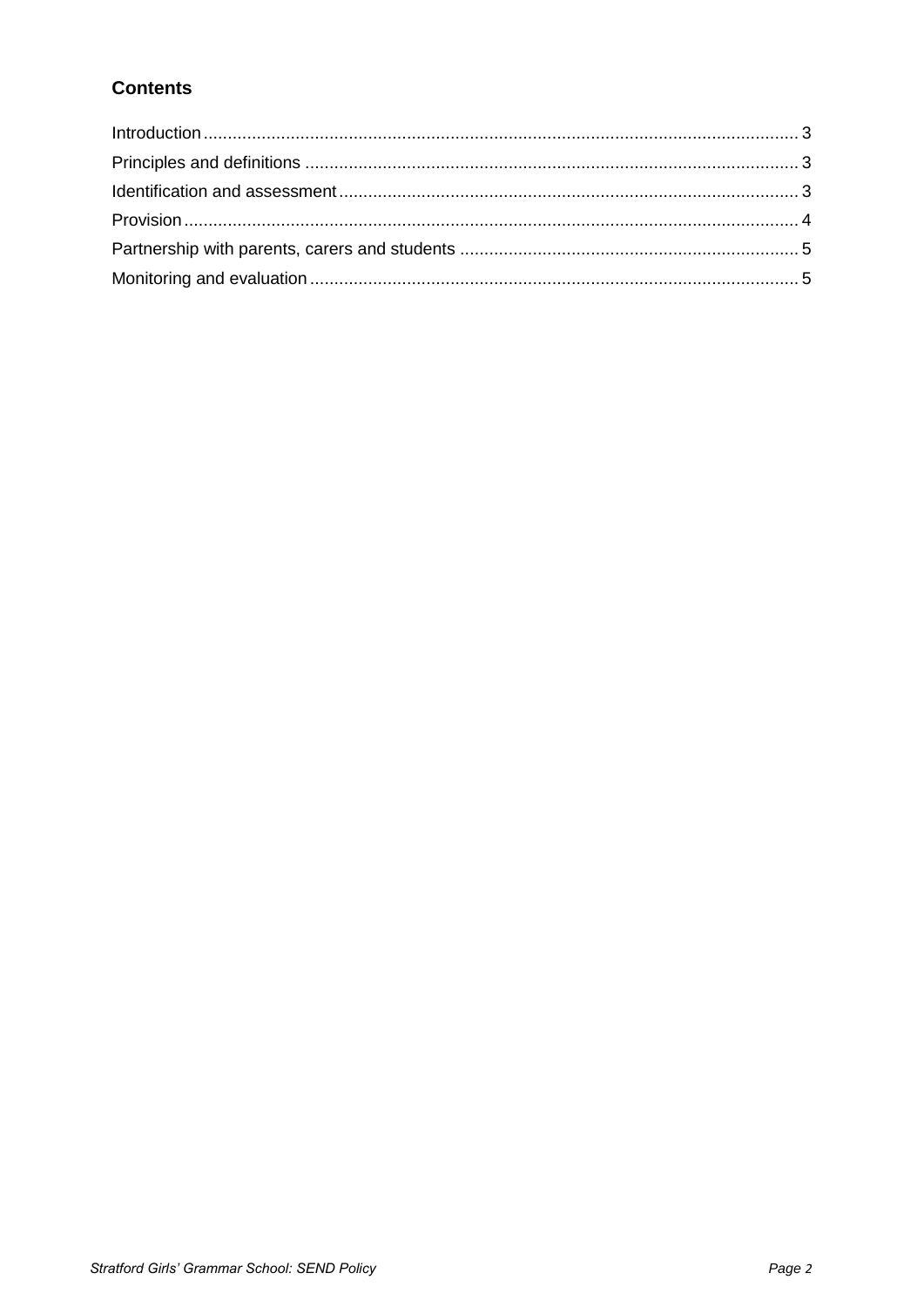# <span id="page-2-0"></span>**Introduction**

Stratford Girls' Grammar School (SGGS) embraces the needs of all students, with a wholeschool approach to special educational needs and disabilities (SEND). We provide opportunities for all students by responding to students' learning needs, making reasonable adjustments and coordinating intervention strategies which aim to overcome barriers to learning as well as social integration.

SEND provision is co-ordinated by the Special Educational Needs Co-ordinator (SENDCo). Access to other agency support and expertise is secured through Warwickshire Educational Services and other specialists working closely with our SENDCO and the wider Pastoral and Well-being Team at SGGS.

SGGS provision follows Department for Education (DfE) definitions and guidance and reflects our statutory duties introduced by the Special Educational Needs and Disability Act 2001, Equality Act 2010 and the SEND Code of Practice 2014, within the Warwickshire County Council Education Department's Local Offer:

<https://www.warwickshire.gov.uk/send>

# <span id="page-2-1"></span>**Principles and definitions**

SEND comprises a learning difficulty or a disability that prevents, hinders or inhibits a student from accessing our facilities and resources, limits progress or opportunities and constitutes a significant difficulty.

Students with SEND fall into the following broad categories:

- Communication and interaction
- Cognition and learning
- Emotional, social and behavioural difficulties
- Sensory and physical difficulties

Sensory and physical impairments, specific learning difficulties such as dyslexia and dyspraxia, conditions like diabetes, epilepsy, AD(H)D, Autistic Spectrum Conditions and some complex behavioural, emotional or social difficulties and mental health disorders are among the disabilities that might be classed as SEND, where they have significant impact on the student's ability to make progress, achieve their potential and take a full part in school life.

All teachers at SGGS teach students with SEND and aim to deliver Quality First Teaching and learning experiences as set out in the Teachers' Standards. Special educational provision means interventions which are additional to or different from those made for other students.

#### <span id="page-2-2"></span>**Identification and assessment**

Many students with SEND will have had formal assessments or diagnoses prior to joining SGGS. In addition to the information from the previous setting, the SENDCo meets with parents/carers of students in Year 6 identified with SEND to facilitate a smooth transition to Year 7.

The Head of Sixth Form, in combination with the appropriate Head of House and the SENDCo, will ensure all relevant support and measures are in place for transitions into Sixth Form and from SGGS to tertiary education or career pathways.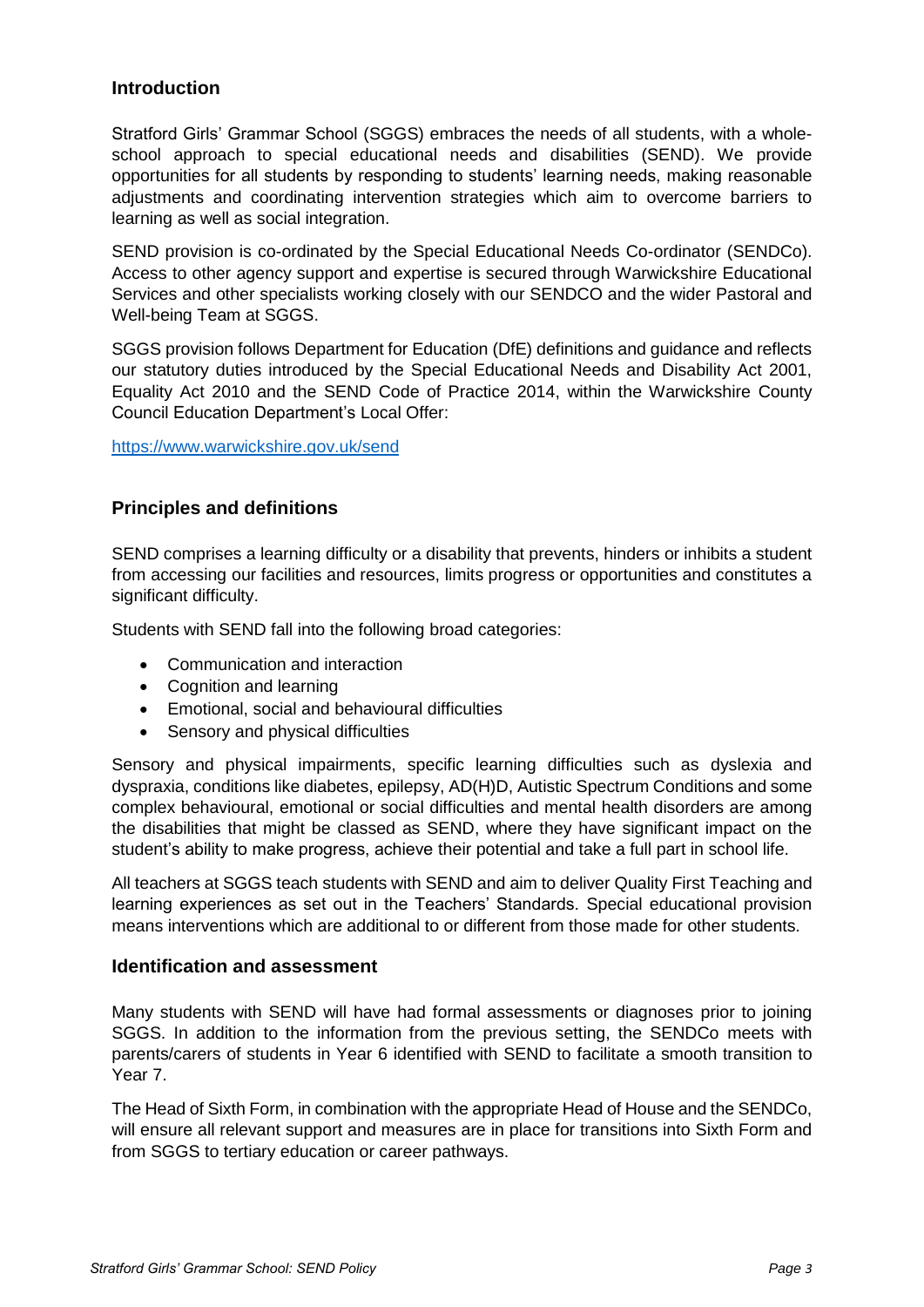The school is committed to early identification of SEND. Where this occurs during a student's time at SGGS, the SENDCo will arrange monitoring, assessment and observation as needed. A range of evidence is collected through teacher assessment, monitoring and consultation with the SENDCo, to decide whether additional and/or different provision is necessary. Where needed, the SENDCo will arrange for further testing or referrals. The process is outlined in the Referral Procedure (see Appendix A).

Where students with SEND have medical or educational assessments designed to identify their areas of need, the school asks for these reports to be shared, in order to identify what we can offer and inform our provision planning. In circumstances where no assessments have taken place, SGGS will work with the student and parents/carers to secure assessments as appropriate.

# <span id="page-3-0"></span>**Provision**

At SGGS, our personalised learning plans, recommending tailored approaches for teaching and pastoral staff to meet the needs of identified students, are known as "Learning Passports".

Additional support and/or Learning Passports may be put in place for students without SEND, where different or additional intervention strategies are needed to meet a student's need, beyond the school's core offer. If additional support is provided, the student will be identified as accessing SEND Support.

Provision within class for all SEND students usually means targeted delivery and differentiation of resources or tasks as required, managed by teachers in class settings without involving additional adults.

We escalate and involve experts as needed to ensure progress as part of a graduated response, in line with the SEND Code of Practice, and follow DfE guidance for managing special provision:

#### <https://www.gov.uk/government/publications/send-code-of-practice-0-to-25>

Students with SEND are placed on the school's SEND register or the Additional Needs Register. The vast majority of students with SEND have their needs met through 'quality first teaching' and are therefore monitored on our Additional Needs Register. Those that need extra provision to access the curriculum are monitored on our SEND register. These students may have outside agency involvement or 1:1 support with the SENDCo or Progress Team. Students on both registers are monitored as their needs change and can move from one register to another.

For students with SEND our provision mapping also:

- identifies additional or different provision and its costs
- links provision to individuals
- monitors and reviews provision

Many students with SEND also have special Access Arrangements in exams (AAs) and will be supplied with a netbook if appropriate for public examinations. The SENDCo liaises closely with the Examinations Officer to ensure all relevant documentation, practical procedures and arrangements are in place and in accordance with JCQ guidance. Any testing arrangements deemed necessary are made through our testing protocol.

Where a candidate progresses from GCSE to GCE qualifications and still requires extra time on account of disability other than a learning difficulty, SGGS staff process an on-line application again for GCE qualifications and produce core centre-based evidence as per the JCQ publication Access Arrangements and Reasonable Adjustments.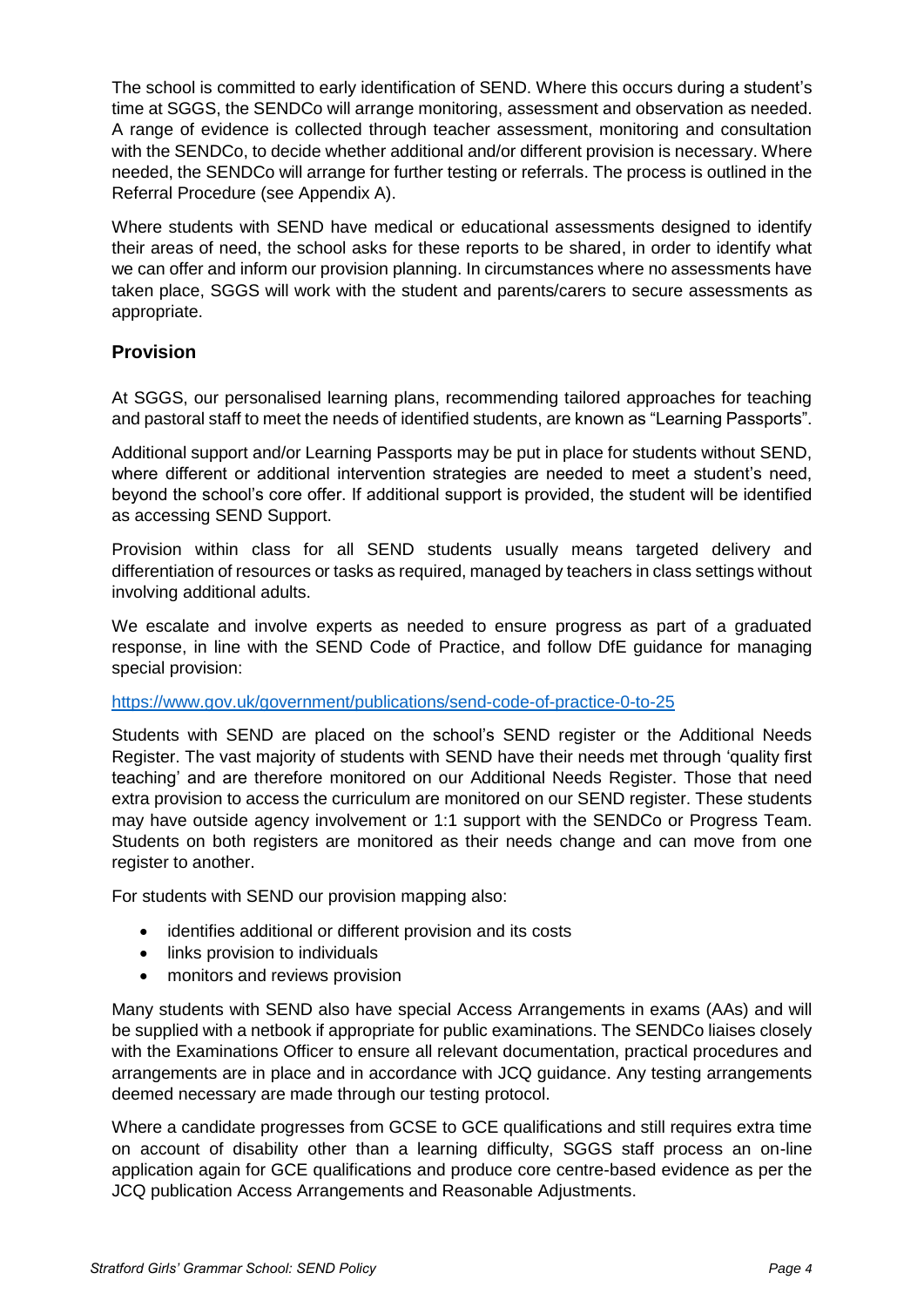Some students with more complex needs will have an Education, Health and Care Needs Plan (EHCP), detailing support arrangements and procedures to meet their needs. An EHCP sets out the agreed approach by parents or carers and other involved professionals including the school's SENDCo to support the student and is reviewed annually.

Vulnerable students for whom English is a Second Language, Ethnic Minorities, Pupil Premium, FSM Ever6, Young Carers and Looked After Children are supported by the Progress and Well-being Team, including the school SENDCo.

Funding for students with SEND is allocated according to the National Funding Formula.

Planning for accessibility can be found in the school's Equality Policy and Plan.

### <span id="page-4-0"></span>**Partnership with parents, carers and students**

SGGS emphasises the importance of involving students and developing a partnership with parents and carers in order to plan provision and review progress.

Involvement might include:

- discussions with teachers, pastoral staff and the SENDCo;
- inputs to provision-planning;
- sharing details of external reports and assessments;
- participation in review meetings.

Parents and carers of students with EHC plans are asked to attend any review meetings and to be actively involved in the review process, including the agreeing of targets.

### <span id="page-4-1"></span>**Monitoring and evaluation**

This SEND policy is reviewed by Governors annually, and the SENDCo prepares an Annual Report for the Governors' Progress and Well-being Committee.

Any complaints will be processed in accordance with the SGGS Complaints Policy as overseen by the governing body. As necessary, the Governing Body (through the designated Governor for SEND) would expect the school to involve other bodies, including Health and Social Services, local authority support services and voluntary organisations, in meeting the needs of SEND students and supporting the families of such students.